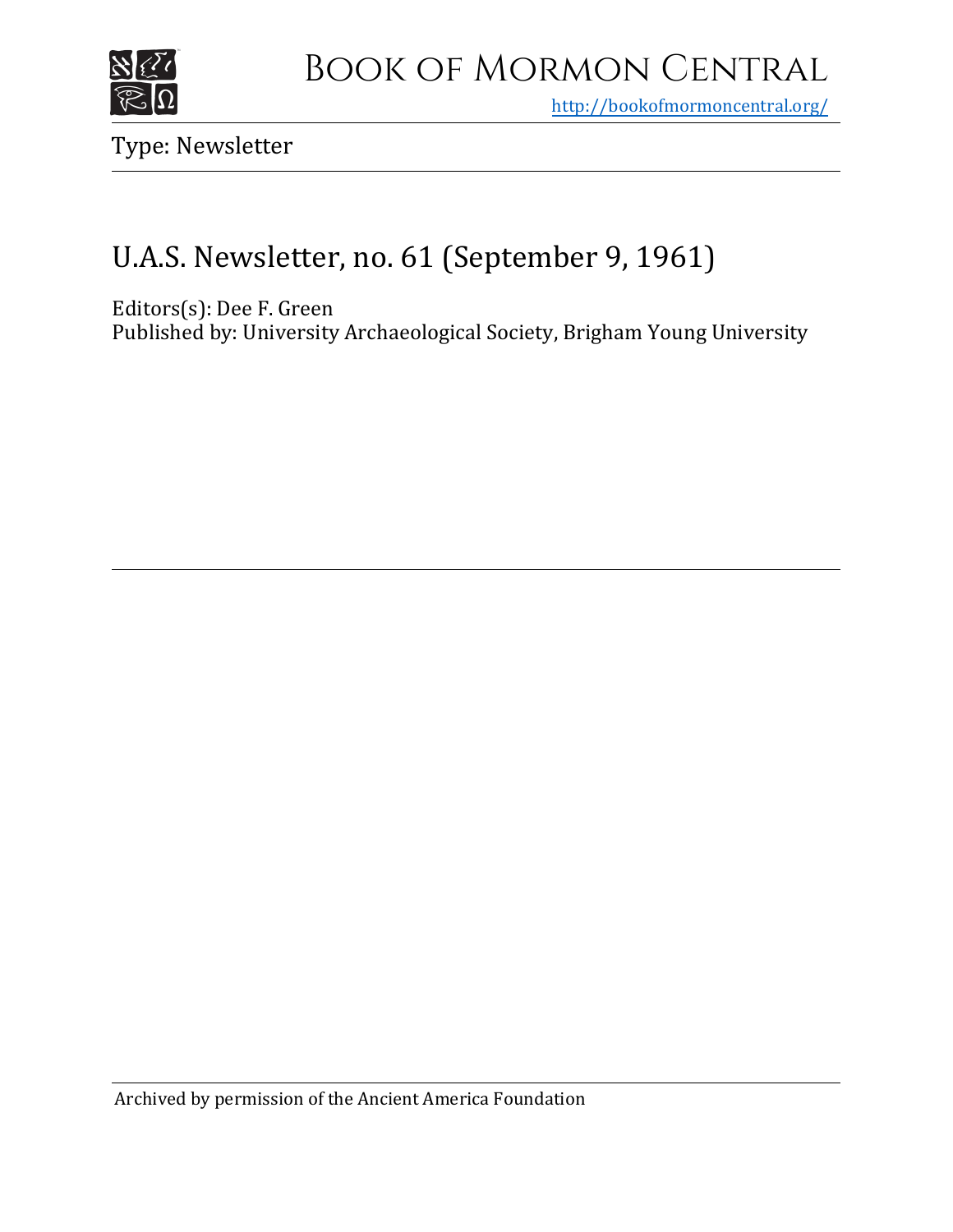## **NEWSLETTER**  $\prod_{i=1}^{n} S_i$

## Number 61 **Editor:** Dee F. Green September 9, 1959

Published approximately every six weeks by THE UNIVERSITY ARCHAEOLOGICAL SOCIETY at Brigham Young University, Provo, Utah. The purpose of the Newsletter is to disseminate knowledge of recent archaeological discoveries bearing on the Latter-day Saint scriptures; also of the archaeological activities and viewpoints of the Society and its members. Subscription by membership in the Society: three dollars per year; or Life Membership, fifty dollars. (Membership also includes subscription to other publications of the Society and of the BYU Department of Archaeology.)

61. 0 AMENDMENT RATIFIED. An amendment to the UAS constitution requiring election of Society officers at a triennial meeting of the Executive Committee and Research Patrons, instead of by the membership at large- -as heretofore--has been ratified.

Voting by mail on the part of the general Society membership was completed on August 15 (Newsletter, 59. 0, 59.1). The UAS general secretary-treasurer announces the following results:

| Opposed to the amendment: | 15  |
|---------------------------|-----|
| Total                     | 124 |

The amendment reads as follows:

''Effective immediately, General Officers, Honorary Members, the President, and the Vice-President of the Society shall be elected by the majority vote of members of the Executive Committee and Research Patrons at a triennial election meeting presided over by the chairman of the Nominations Committee. Only those actually in attendance after due notification shall participate in this election."

61.1 TRIENNIAL MEETING ELECTS SOCIETY OFFICERS The president and the vice-president of the UAS for the ensuing three-year term were elected September 2 at the first of the Triennial Meetings authorized by a re-



Mr. Done

cent constitutional amendment (see above). Nine new general officers were elected at the same meeting for indefinite terms of office.

Mr. Otto Done, UAS vice-president since 1956 (Newsletter, 37. 01) was elected Society president to succeed Dr. Franklin S. Harris, Jr., retiring president. Dr. Welby W. Ricks, a general officer since November 21,



1955 (Newsletter, 31. 22), was elected vice-president to fill the vacancy left by Mr. Done.

At the same meeting, the following were elected general officers of the Society: Dr. Sidney B. Sperry, Dr. James R. Clark, and Professor Eldin Ricks of Brigham Young University; Isaac B. Ball of Berkeley, California; Janice N.\_ Mc-Auliffe of Long Beach, California; Curt H, Seemann

Mr. Ricks

of Hamburg, Germany; Luana Collett Swade of Princeton, New Jersey; Major Joseph E. Vincent of Garden Grove, California; and Bruce W. Warren of Tuxtla

Gutierrez, Mexico. General officers are automatically members of the Executive Committee, which is the policy-forming organ of the Society.

The Executive Committee now counts 20 general officers in its number. Previously elected or appointed to this governing body are: Dr. Franklin Si Harris, Jr., retiring president; Otto Done, retiring vice-president and newly  $Mr.$  Harris elected president; Dr.



Welby W. Ricks, newly elected vice-president; Dr. Ross T. Christensen, general secretary-treasurer; Dr. M. Wells Jakeman, general editor; Frank D. Holland, director of the St. Georgp Chapter; Dr. Francis W. Kirkham; Dr. Clark S. Knowlton; Lorenzo H. Snow; Robert K. Willardson, director of the Columbus Chapter; and W. Ernest Young, director of the Salt Lake Chapter. John P. Dunford, as honorary president of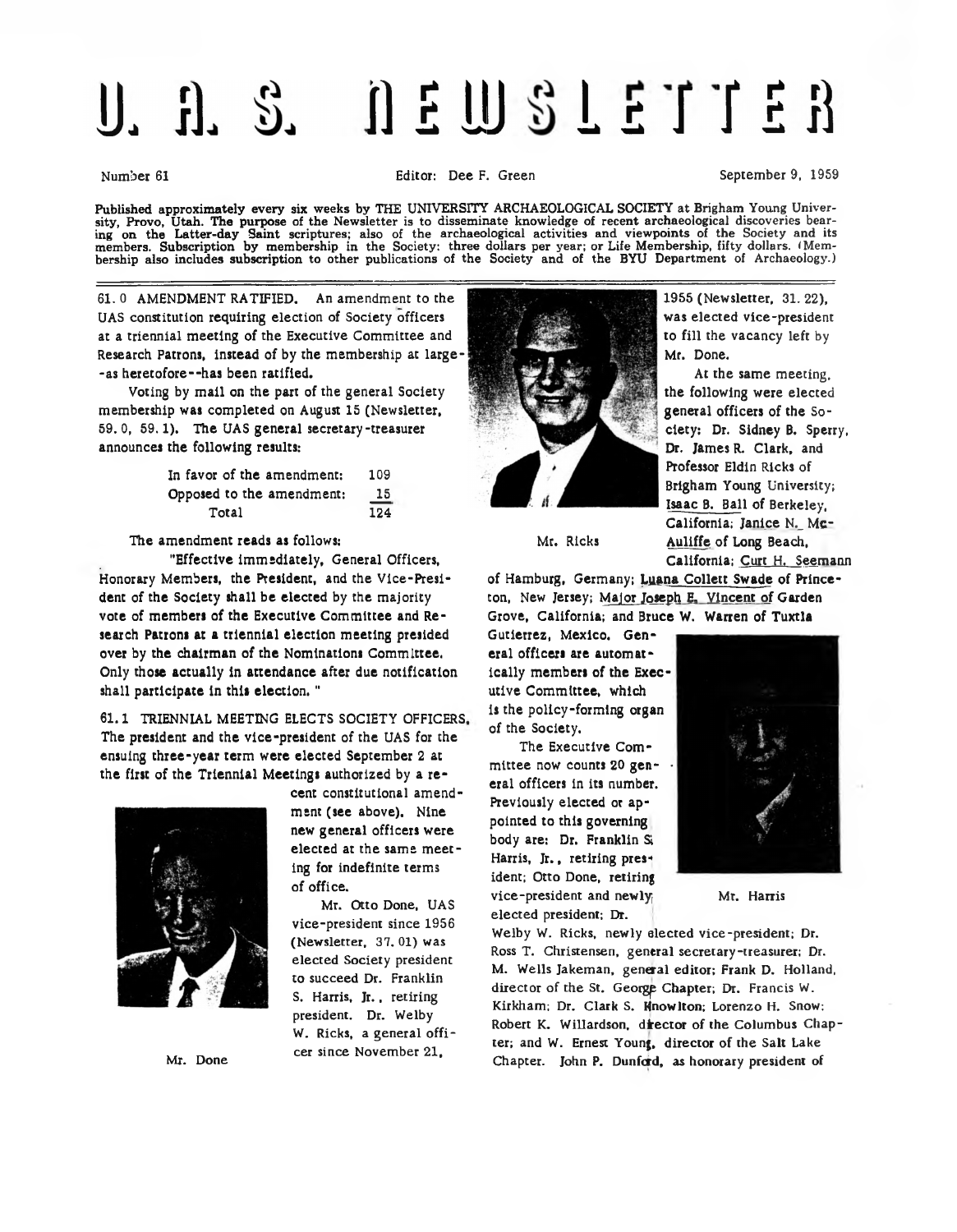the Campus Chapter, is also a member of the Executive Committee without, however being a general officer.

61. 2 EXECUTIVE COMMITTEE SURVEYS PROGRESS OF PAST THREE YEARS. Following the Triennial Election Meeting of September 2 (61.1, above) Mr. Otto Done, newly elected UAS president, called a brief meeting of the Executive Committee.

Among other business, the Committee unanimously adopted a resolution expressing gratitude to the Society's retiring president, Dr. Franklin S. Harris, Jr., and the retiring vice-president, Otto Done, and instructing the Newsletter to publish a survey of accomplishments made during their term of office since August, 1956.

During this time, substantial progress has been made by the University Archaeological Society. Twentyfour issues of the UAS Newsletter containing 123 pages have come off the press. One number (No. 18) of the Society's Miscellaneous Papers, "The American Indian and the Blood Groups, " by Virgil Haws, has been published. Two major contributions by Dr. M. Wells Jakeman have been issued in the Society's Special Publications series--No. 2, Stela 5, Izapa, Chiapas, Mexico; a Major Archaeological Discovery of the New World (an 88-page definitive study of the Lehi Treeof-Life Stone); and No. 3, The Tree-of-Life Carving of Stela 5, Izapa, Chipas, Mexico (a large drawing reproduction on linen of the carved scene on the Lehi Stone, accompanied by an explanatory leaflet). In addition, approximately 12 issues of The Biblical Archaeologist have been distributed to Society members. Also, reprints of an article by President Harris, "Others Kept Records on Metal Plates, Too" (The Instructor, Vol. 92, No. 10, pp. 318-320 and inside of back cover, October, 1957) have been sent to all members.

During the Harris-Done administration, the 10th .and 11th "Annual Symposia on the Archaeology of the Scriptures" were held on rhe BYU campus as features of the annual BYU Leadership Week. A number of important lectures were presented before the UAS membership and the public, including two which were made available by the BYU Audio-Visual Center as tape recordings (Newsletter, 44.0, 44.1, and 51. 0).

During this administration, \$917. 08 from the Society's Research Fund were spent in support of the 1958 expedition of the UAS and BYU Department of Archaeology. This amount went principally for transporting rhe nearly one ton of specimens from Mexico to the BYU campus and in paying for their preliminary processing.

During the 1958 expedition, a series of three "Letters From the Field" were sent to all Research Patrons and Life and Honorary Members of the Society,

recounting some of the more spectacular incidents of jungle archaeology experienced by the BYU archaeologists. These were rushed by airmail from the field, reproduced by spirit duplicator, and sent on immediately to the Society's patrons. The "Letters From the Field" were sent out in addition to copies of Archaeological Findings, by Ross T. Christensen, Realm of the Incas, by Victor W. Von Hagen, The Anvil of Civilization. by Leonard Cottrell, and Still Digging, by Sir Mortimor Wheeler, all of which were intended as "Special Society honors, " as voted for Research Patrons at the annual business meeting of November 21, 1955 (Newsletter, 31. 20).

Society membership has climbed during the past three years from approximately 500 to more than 700.

As the presidency of Dr. Harris comes to an end, the Society appears to be on firmer footing than ever before. Membership applications continue to reach tne office of the general secretary-treasurer at a rapid rate. The finances of the Society, despite recent heavy spending for publications, are in a healthy condition. The time is evidently soon at hand when the UAS will be in a position to give its members and the public greatly expanded service in helping them fulfill their interests in the archaeology of the Scriptures.

61. 3 DEADLINE ON FREE PUBLICATION DELAYED. It was previously announced that free copies of Dr. M. Wells Jakeman's definitive study of the Lehi Tree of Life Stone (Stela 5, Izapa, etc., UAS Special Publications, No. 2) would be given free of charge to all new Society members whose applications were received by September 1 (Newsletter, 58.3 and 59. 2). This deadline has now been postponed for four months.

At the meeting of the Executive Committee held following the Triennial Election Meeting of September 2 (Gl. 2, above), it was decided to extend the date to January 1, 1960. All persons whose membership applications are received in the office of the general secretary-treasurer on ar before that date will be mailed a complimentary copy of Dr. Jakeman's monograph as among their membership benefits. (The original distribution of this publication to Society members was made last ApriL)

61. 4 EGYPT DURING THE RAMESSID DYNASTY. A review of Everyday Life in Egypt in the Days of Rameses the Great, by Pierre Montet. New York: St. Marlin's Press Inc., 1958. 365 pages, \$8. 00. Translated by A. R. Maxwell-Hyslop and Margaret S. Dower. Reviewed by Dee F. Green.

All twelve chapters of Mr. Montet's fine publication contain a wealth of information presented in a manner that should be pleasing to both scholar and layman. The subject matter varies from furniture to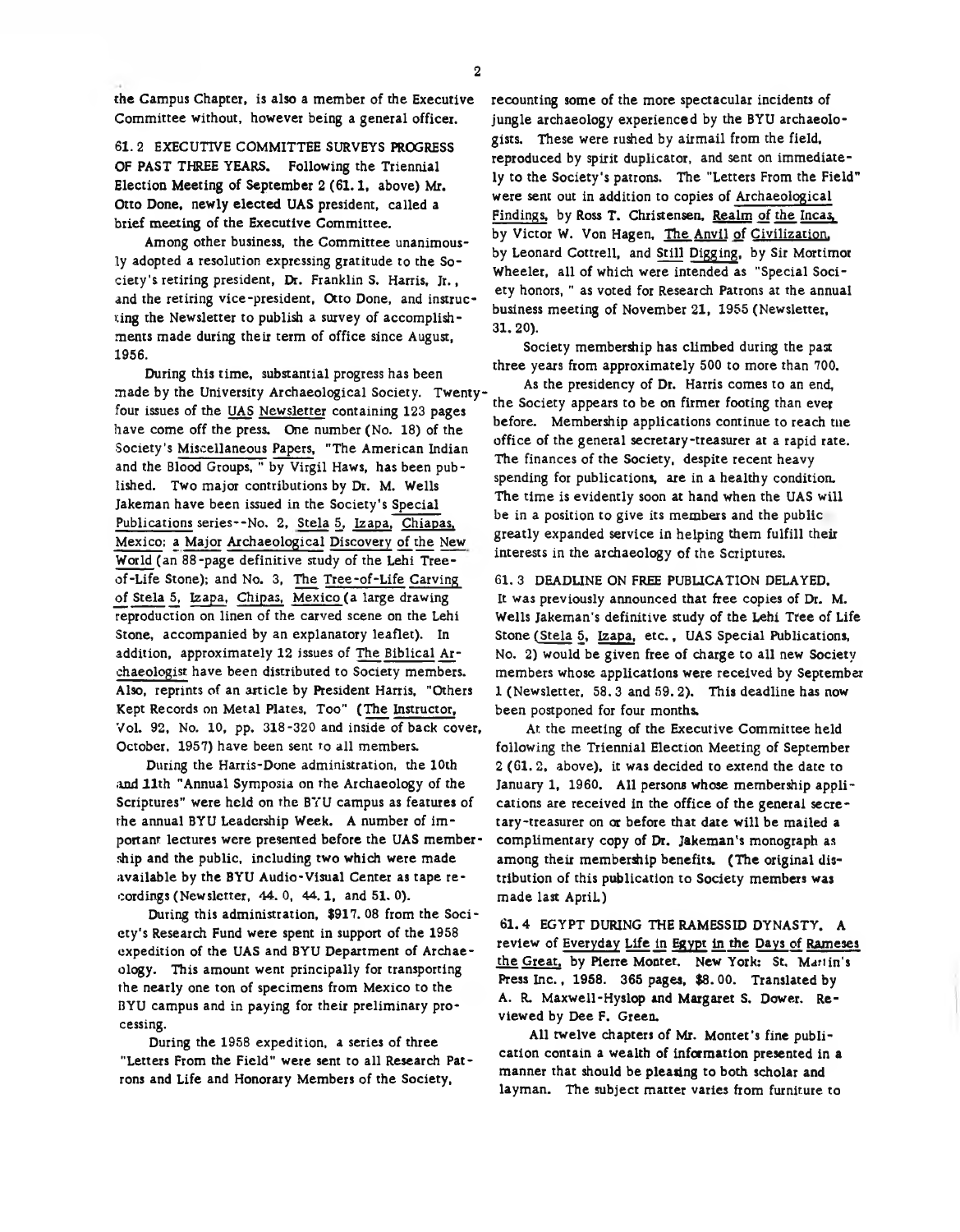cartie-breeding, and the majority of chapters are dedicated to the common people of ancient Egypt, instead of to the pharaoh and the priesthood as is usually the case.

Arts and professions as well as the army, travel, burial rites, country life, the family, and dwelling places are presented in an interpretative style that seems to be based mostly on tomb paintings and texts, although Mr. Montet also makes occasional reference to artifactual material.

The volume is fairly well illustrated. The majority of the figures are line drawings taken from tombs and stelae although several good photographs are included.

Of special inportance to Society members is the fact that the volume deals with what is most generally recognized as the Exodus period and so gives a good insight into the lives of the people who held the Children of Israel captive. Our understanding of the influence of the Egyptians upon the religion, politics, and customs of the Hebrew people should be greatly enhanced by books such as this.

Through the eyes of the common man Montet portrays the glory of Egypt. As Herodotus said:

"Concerning Egypt itself I shall extend my remarks to a great length, because there is no country that possesses so many wonders, not any that has such a number of works which defy description. "

61. 5 AUTUMN CLASSES IN ARCHAEOLOGY. Several interesting classes in archaeology are scheduled for the fall quarter at Brigham Young University, which begins Monday, September 28.

"Field Archaeology" will be taught by Dr. Ross T. Christensen. The class may continue digging an ancient house-mound site on the farm of G. Marion Hinckley, west of Provo. The site was partially excavated in 1956 by the BYU field class and a report printed in Utah Archaeology, Vol. 4, No. 2 (see also, Newsletter, 38.4). Reprints of the article, entitled "A Puebloid Site in Utah Valley, " may be obtained by writing to the UAS general secretary-treasurer (15 $\phi$ ; members, 10 $\phi$ ). The article was written by Carl Hugh Jones, than a member of the class and recently a graduate of the Department of Archaeology (Newsletter, 59.3).

Other fall quarter archaeology classes include four sections of the introductory course, "Introduction to Archaeology, " and one section each in the courses entitled "General Near Eastern and Biblical Archeaology" and "Ancient Civilizations of America" (introduction to Book of Mormon archaeology).

Museum and field studies, as well as general readings, are also being offered and can be arranged on an individual basis.

61. 6 NEW RESEARCH PATRONS AND LIFE MEMBERS. The general secretary-treasurer gratefully acknowledges receipt of contributions and dues from 20 new and continuing Research Patrons and from two new Life Members, since the last listing in Newsletter (57. 4).

Dee F. Green and Joseph Grant Stevenson, both of Provo, are the two new Life Members. Mr. Green is a graduate student in archaeology at BYU and has been editor of the UAS Newsletter for nearly a year (Newsletter, 59. 3). The Society now claims 20 Life Members.

A Research Patron for the year ending December 31, 1959, is Dr. Welby W. Ricks of Provo.

Research Patrons for the year ending June 30, 1960, are as follows: Mrs. Morris R. Avery of Greybull, Wyoming; Isaac B. Ball of Berkeley, California; Hester W. Devenport of Ucon, Idaho; John M. Goddard of Glendale, California; Iva Holmes of Salt Lake City; Thomas William Johnston of Evans City, Pennsylvania; Lucile McAuliffe of Long Beach, California; Harvey J. Platt of Phoenix, Arizona; Marion Poulter of Oakland, California; Lorenzo H. Snow of Grand Forks, North Dakota; Irene Thorell of Salt Lake City; L. A. West of Portland, Oregon; Mary B. Wikoff of Cream Ridge, New Jersey; Robert K. Willardson of Columbus, Ohio; Leah Woolley of Huntington Park, California; and W. Ernest Young of Salt Lake City.

Research Patrons for the period ending December 31, 1960, are: Charles S. Bagley of Alamogordo, New Mexico, and R. F. Christensen of Riverside, California.

A Research Patron for the period ending June 30, 1962, is J. Percy Goddard of Salt Lake City.

The honor of Research Patron may be obtained on contributing \$10 or more per year—in addition to regular membership dues--to the Society's Research Fund. In addition to the 20 Research Patrons listed above, a considerable number of other persons have contributed lesser amounts.

Free copies of Still Digging, a 208-page paperback autobiography by Sir Mortimer Wheeler, famous British Archaeologist, have recently been distributed to Research Patrons as among the "special Society honors" voted for that category of membership when it was created in 1955 (Newsletter, 31. 20).

61. 7 MORE WORK ON BLOOD TYPES. Dr. G. Albin Matson, director of the Minneapolis War Memorial Blood Bank and a member of the UAS, has recently been awarded the sum of \$40, 000 to spend approximately two years studying "hereditary blood factors among Indians in Central and South America. " The grant was received from the Division of Biological and Medical Sciences of the National Science Foundation.

Dr. Matson plans to work among the Lenca, Jicaque, and Cholulteca Indians in Honduras, the Corotega in